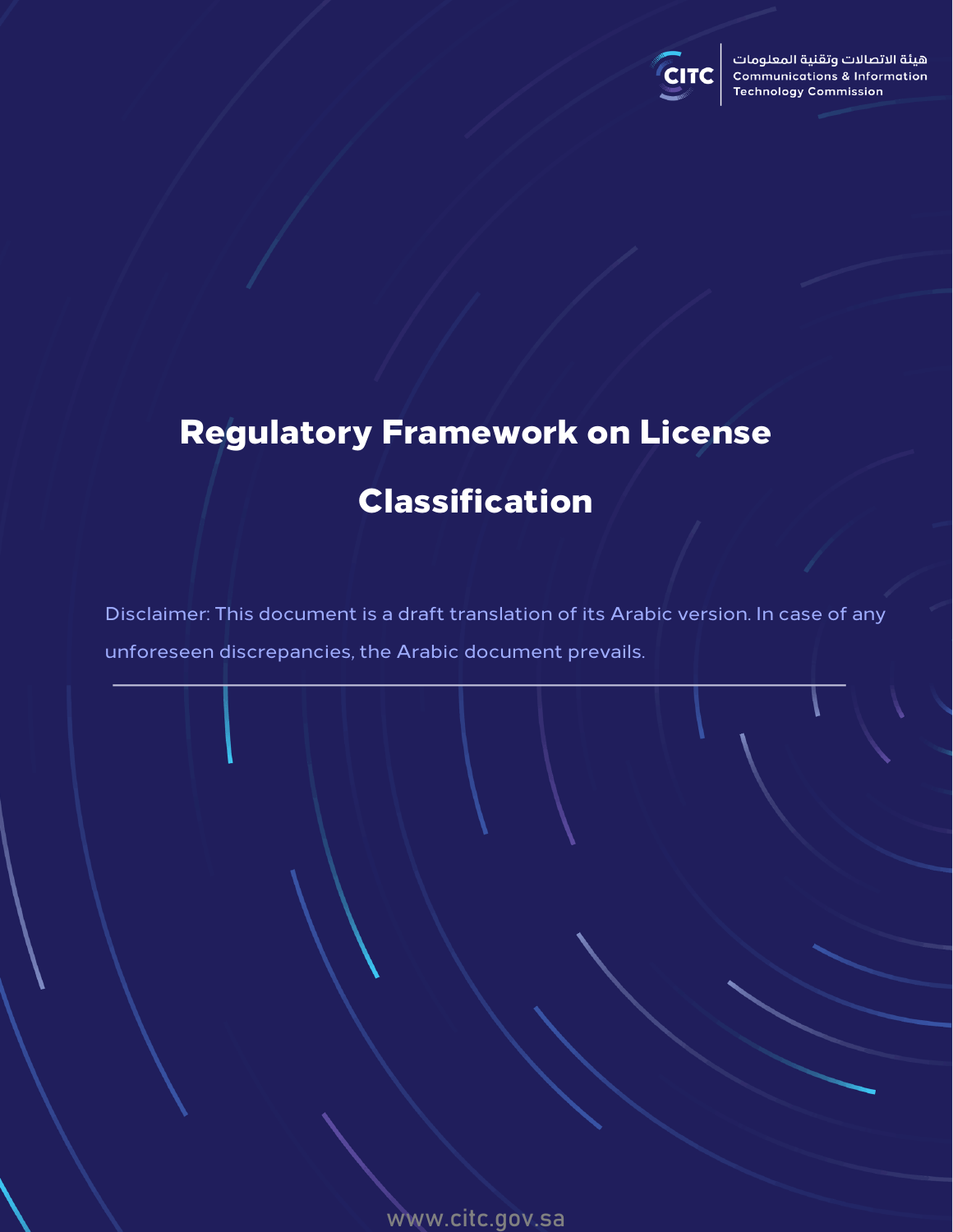# Contents

<span id="page-1-1"></span><span id="page-1-0"></span>

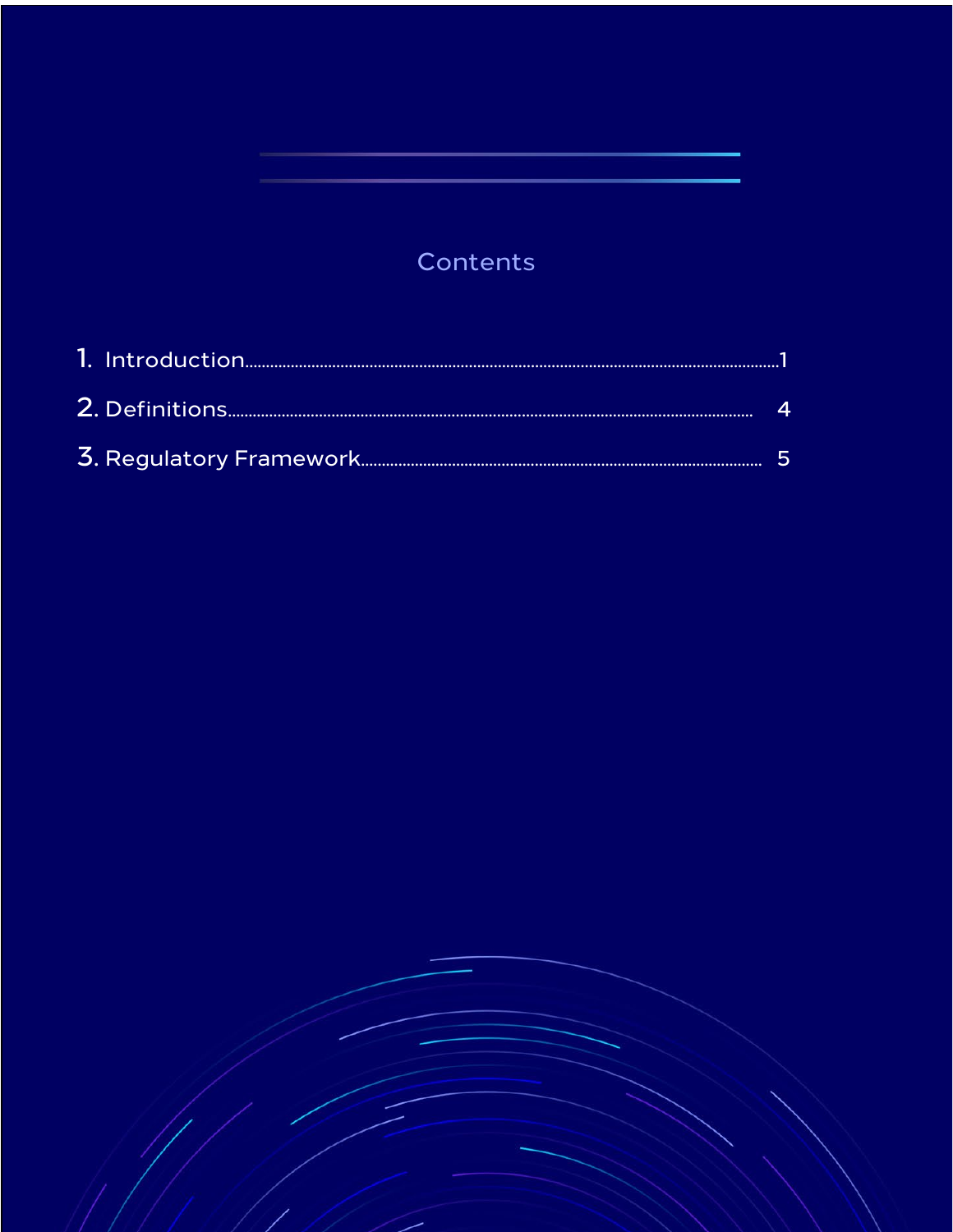## 1. Introduction

- 1.1 The Telecoms Act (the "Act") and its Bylaw (the "Bylaw") provide the Communications and Information Technology Commission (the "Commission") with the authority to define the classification of telecommunications licenses and establish the conditions for issuance of each type of license.
- 1.2 Pursuant to its powers under the Act and the Bylaw, the Commission has adopted the "Regulatory Framework on Fixed and Mobile Services Licenses", issued by Commission Decision number [136/1427] dated [17/09/1427H] corresponding to [30/09/2006G], as a basis for a "technology-neutral and servicespecific" approach governing the overall licensing framework in the Kingdom.
- 1.3 Article 5.1 of the same Regulatory Framework provides that, over a period of time, and after reviewing the experience gained, the Commission may decide to move towards a "technology-neutral and service-neutral" regime (i.e. a Converged or Unified Licensing Regime).
- 1.4 In line with the same technology-neutral and service specific approach, the Commission adopted the "Regulatory Framework on License Classifications and Scope of Fixed and Mobile Services", issued by Commission Decision number [135/1427] dated [17/09/1427H] corresponding to [30/09/2006G], which defines the types of licenses to be issued by the Commission and the scope of fixed and Mobile Services.
- 1.5 Based on the evolution of telecommunications markets in the Kingdom and the Commission's powers under the above-mentioned Commission Statutes, this "Regulatory Framework on License Classification" introduces a new, technology-neutral and service-neutral regime in the Kingdom and adjusts accordingly the classification and scope of the telecommunications licenses that the Commission can issue.
- 1.6 Article 11.2(e) of the Bylaw empowers the Commission to add a requirement for an individual license to types of services other than those already mentioned in that article's preceding list.

3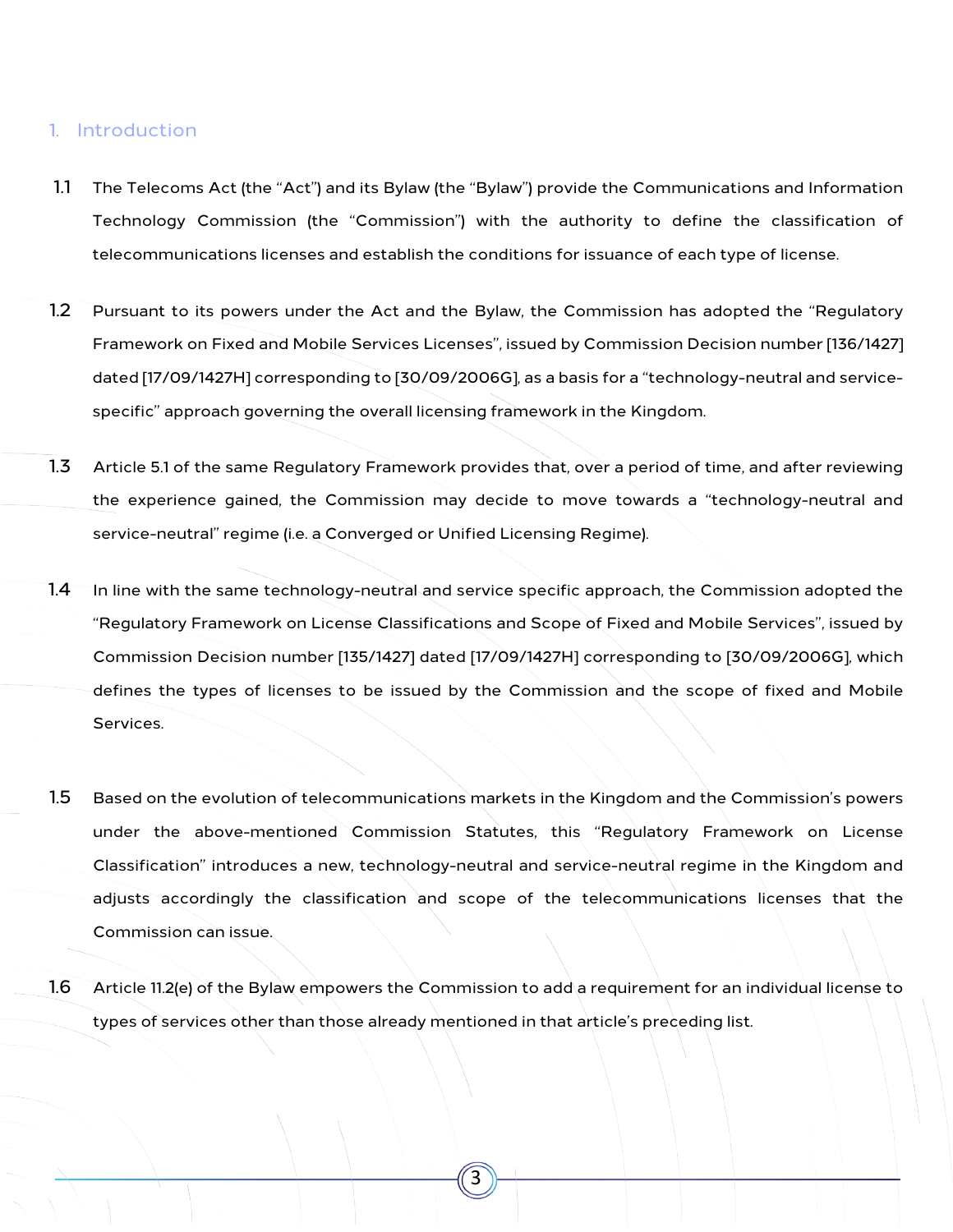# 2. Definitions

- 2.1 The terms and expressions defined in the Act and the Bylaw shall have the same meaning in this Regulatory Framework.
- 2.2 The following terms and expressions shall have the meaning assigned to them hereunder:
	- 2.2.1 "Data Services", means a service providing data circuits from one point to another point, or data communications through a switched data network, including without limitation: Broadband Services, Virtual Private Network (VPN) Services, Digital Leased Line Services, Internet Protocol (IP) Services, Asynchronous Transfer Mode (ATM) Services, Frame Relay Services, Wavelength Services International Data Gateway Services, and International Data Transit Traffic Services.
	- 2.2.2 "Facilities Based Provider" (FBP) means a service provider who builds, owns and operates a public telecommunication network for the provision of public telecommunications services to users by that FBP or another service provider.
	- 2.2.3 "Fixed Services" mean electronic communications services between fixed or nomadic apparatus or stations.
	- 2.2.4 "Mobile Services" mean radio communication services configured so as to permit full mobility of user terminals (radio stations), which permits a Subscriber within the mobile network to receive communications from or communicate with any apparatus or station.
	- 2.2.5 "Nomadic services" means limited mobility services and applications for which the end user termination device may change its places but must be stationary while in use.
	- 2.2.6 "Service Based Provider" (SBP) means a service provider who does not build or own a public telecommunications network and utilizes such networks from any FBP in order to offer telecommunications services to users.

4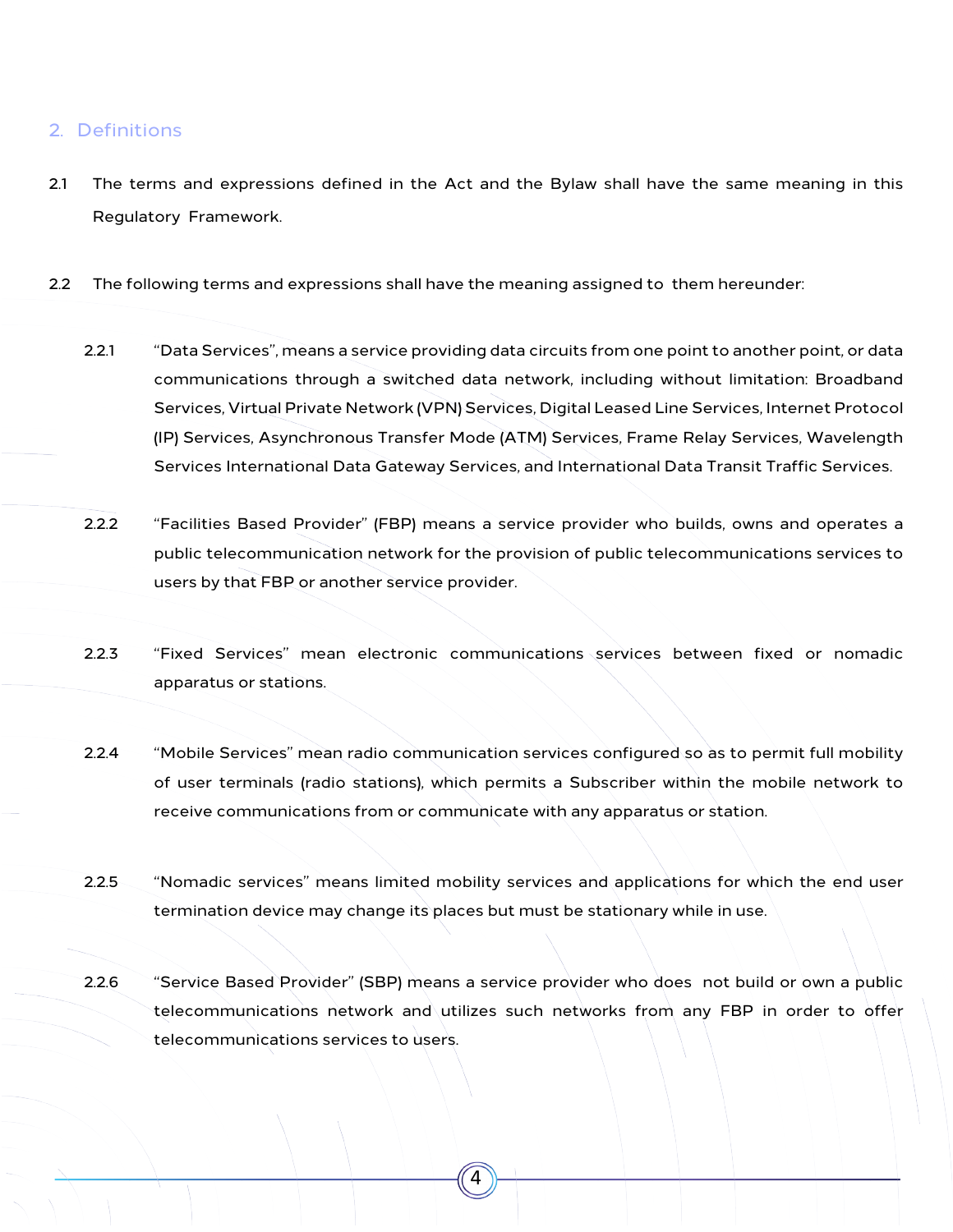### 3. Regulatory Framework

#### Facilities Based Unified License

- 3.1 This Regulatory Framework provides for a technology-neutral and service- neutral "Facilities Based Unified [Telecommunications or ICT] License", i.e., a single license allowing FBPs to provide a wide range of defined Fixed, Mobile, Data and other licensed services and networks, using any type of communications infrastructure and technology capable of delivering the desired service.
- 3.2 The Facilities Based Unified License shall allow the licensee to:
	- 3.2.1 Establish, operate, maintain and use a Public Fixed Telecommunications Network in the Kingdom, conforming to international standards approved by an international standards organization acceptable to the Commission, to provide its own Public Telecommunications Services to Users and wholesale services to other service providers that have a right to make use of such services under a Commission statute;
	- 3.2.2 Establish, operate, maintain and use a Public Mobile Cellular Telecommunications Network in the Kingdom, conforming to international standards approved by an international standards organization acceptable to the Commission, to provide its own Public Telecommunications Services to Users and wholesale services to other service providers that have a right to make use of such services under a Commission statute;
	- 3.2.3 Establish, operate and maintain an international access network.

5

3.2.4 Provide the following public telecommunications services on the local, national and international level: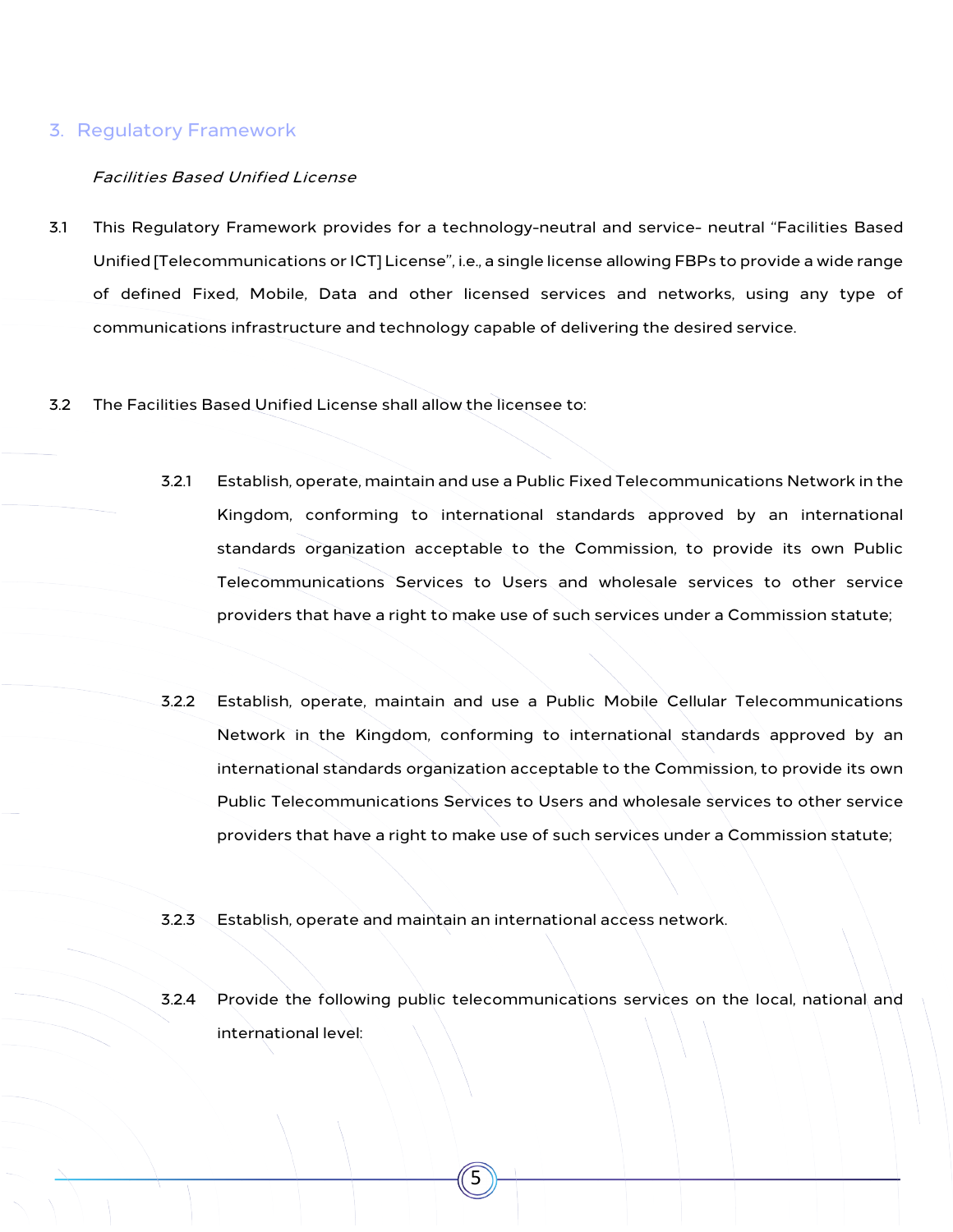- 3.2.4.1 Fixed voice communications services;
- <span id="page-5-0"></span>3.2.4.2 Fixed data communications services;
- <span id="page-5-1"></span>3.2.4.3 Mobile voice communications services;
- <span id="page-5-2"></span>3.2.4.4 Mobile data communications services;
- <span id="page-5-3"></span>3.2.4.5 Other telecommunications services related to the fixed services mentioned in Articles 3.2.4.1 and [3.2.4.2](#page-5-0) above including, but not limited to, voice messages, text, video and pictures or a combination thereof and other value added services as may be desired by the Licensee's Users and offered by the Licensee.
- <span id="page-5-4"></span>3.2.4.6 Other telecommunications services related to the mobile services mentioned in Articles [3.2.4.3 a](#page-5-1)nd [3.2.4.4 a](#page-5-2)bove, including, but not limited to, short message services, multimedia services (such as video calls and video streaming), push-totalk over cellular (PoC), location based services and other such value added services as may be desired by the Licensee's Users and offered by the Licensee.
- 3.2.5 Provide any other services and/or establish, operate and maintain any other network if such activity is expressly included by a Commission Statute to the services permitted under Regulatory Framework on License Classification.

3.3 Subject to Article 3.5 below, the Facilities Based Unified License supersedes and replaces the FBPs' existing individual licenses, as well as any class licenses included in the scope of the Facilities Based Unified License, without prejudice to these FBPs' existing obligations under these individual or class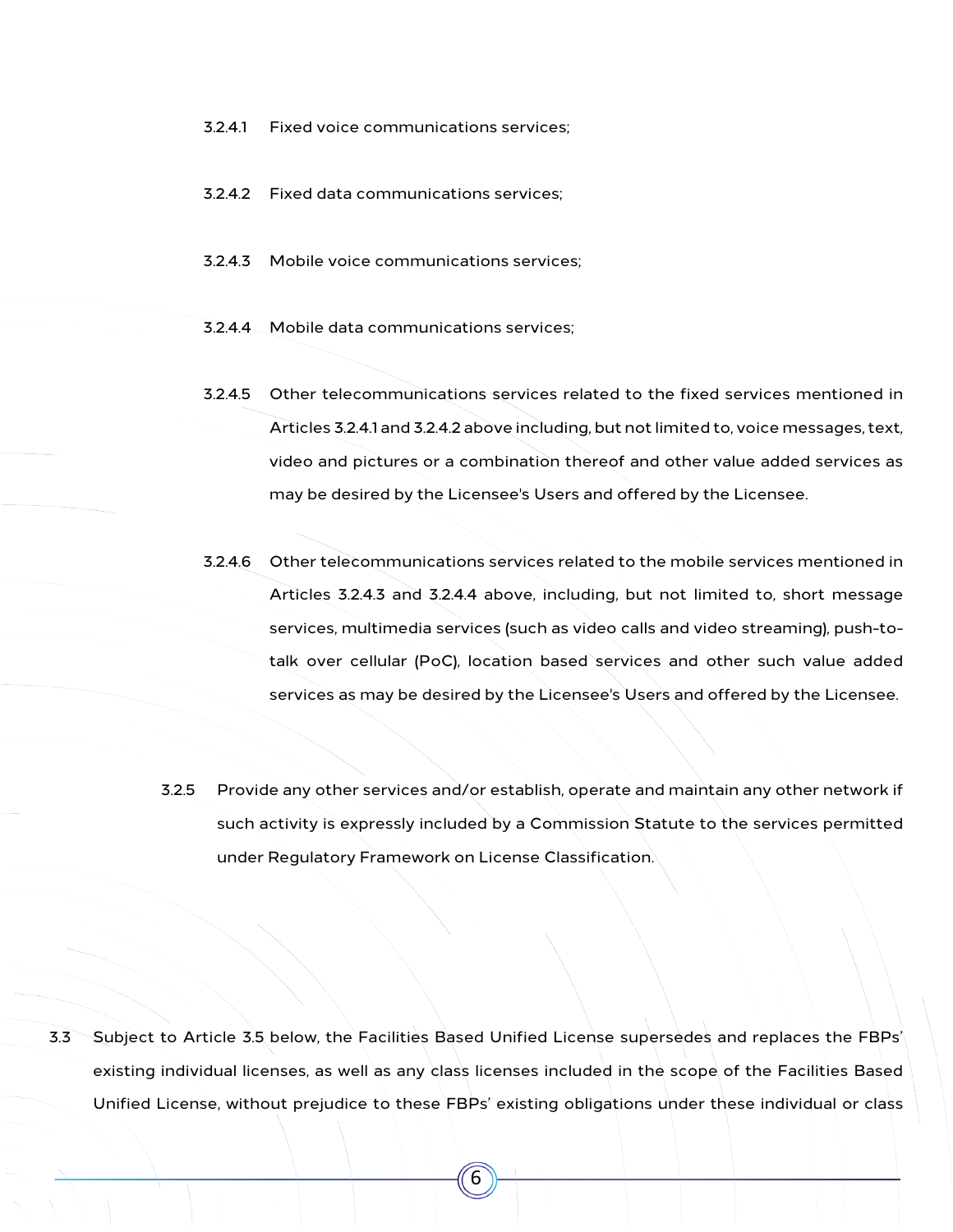licenses replaced through the Facilities Based Unified License, unless specified otherwise through a Commission Statute.

- 3.4 The Commission may make Facilities Based Unified Licenses available to other service providers in the future.
- 3.5 Service Providers who are advised by the Commission that they are entitled to a Facilities Based Unified License under Article 3.3 may choose to keep their existing individual and class license(s) instead of receiving a Facilities Based Unified License, under terms and conditions to be specified by the Commission.

License Classification and Scope of Services

- 3.6 Individual Licenses shall include:
	- 3.6.1 Facilities Based Unified Licenses, which allow FBPs to provide all of the services and networks referred to under Article 3.2, above;
	- 3.6.2 individual fixed licenses, which allow FBPs to provide in the Kingdom all of the services referred to in Articles 3.2.1, 3.2.3, 3.2.4.1[, 3.2.4.2](#page-5-0) and [3.2.4.5,](#page-5-3) above;
	- 3.6.3 individual mobile licenses, which allow FBPs to provide in the Kingdom all of the services referred to in Articles 3.2.2, 3.2.3, [3.2.4.3,](#page-5-1) [3.2.4.4](#page-5-2) and [3.2.4.6,](#page-5-4) above; and
	- 3.6.4 individual data license, which allow FBPs to install, operate, maintain and use wireless and wireline networks, including an international gateway, in the Kingdom to provide data services in the Kingdom.

7